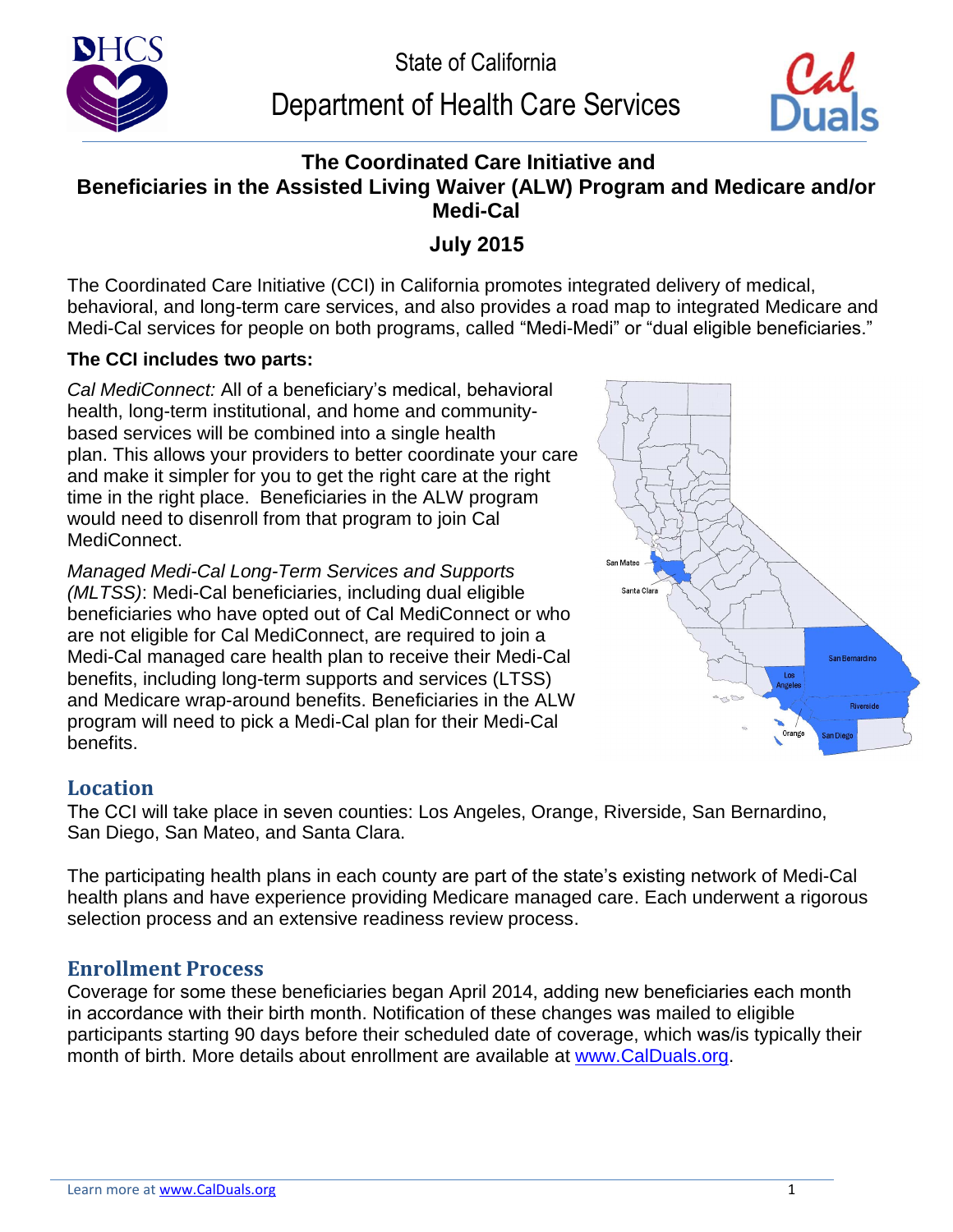## **Understanding Enrollment**

**Optional enrollment in Cal MediConnect Health Plan:** The state is using a *passive enrollment* process for dual beneficiaries. This means that the state enrolls eligible individuals into a health plan that combines their Medicare and Medi-Cal benefits unless the individual actively chose not to join and notified the state of their choice to keep their Medicare the way it is now and to only choose a Medi-Cal plan for their Medi-Cal benefits. The state sends eligible individuals multiple notices describing their choices, including the option to keep their Medicare the way it is now. Beneficiaries in the ALW program were not passively enrolled into Cal MediConnect.

**Mandatory enrollment into Medi-Cal Health Plan:** Nearly all Medi-Cal beneficiaries, including those in the ALW program, MUST get their Medi-Cal benefits through Medi-Cal health plans. This now includes Medi-Cal beneficiaries with a share of cost and those residing or formerly residing in nursing facilities. They received notices describing their plan choices. At the time, the state automatically enrolled them in a plan if they did not make a choice. This included people with both Medicare and Medi-Cal who choose not to join a Cal MediConnect health plan.

| Table 1: CCI Enrollment Scenarios for Beneficiaries in Assisted Living Waiver<br>(ALW) Program |                                                                                                                                                                                                                                                                                                                                                                                                                                                                 |                                                                                                                                                                                                                                                                                                                                                                          |  |  |
|------------------------------------------------------------------------------------------------|-----------------------------------------------------------------------------------------------------------------------------------------------------------------------------------------------------------------------------------------------------------------------------------------------------------------------------------------------------------------------------------------------------------------------------------------------------------------|--------------------------------------------------------------------------------------------------------------------------------------------------------------------------------------------------------------------------------------------------------------------------------------------------------------------------------------------------------------------------|--|--|
|                                                                                                | <b>Dual Eligible Beneficiary</b>                                                                                                                                                                                                                                                                                                                                                                                                                                | <b>Medi-Cal Only Beneficiary</b>                                                                                                                                                                                                                                                                                                                                         |  |  |
| <b>Assisted Living</b><br><b>Waiver (ALW)</b>                                                  | Beneficiary <b>was not</b> passively<br>enrolled in Cal MediConnect<br>since he/she was already<br>enrolled in the ALW Program.<br>Beneficiary can enroll in Cal<br>MediConnect if he or she<br>voluntarily <b>disenrolls</b> from the<br>ALW Program.<br>Beneficiary may "opt out" of Cal<br>$\bullet$<br>MediConnect at any time and<br>enroll back into ALW program,<br>but must still enroll in a Medi-<br>Cal Managed Care plan for Medi-<br>Cal benefits. | Beneficiary had to choose a<br>$\bullet$<br>Medi-Cal health plan and<br>continue to receive ALW<br>waiver services through his or<br>her provider.<br>If a beneficiary is currently<br>$\bullet$<br>enrolled in a Medi-Cal health<br>plan, he or she remained<br>enrolled in the plan and<br>continued to receive ALW<br>services through his or her<br>waiver provider. |  |  |
|                                                                                                | If beneficiary remains in the                                                                                                                                                                                                                                                                                                                                                                                                                                   |                                                                                                                                                                                                                                                                                                                                                                          |  |  |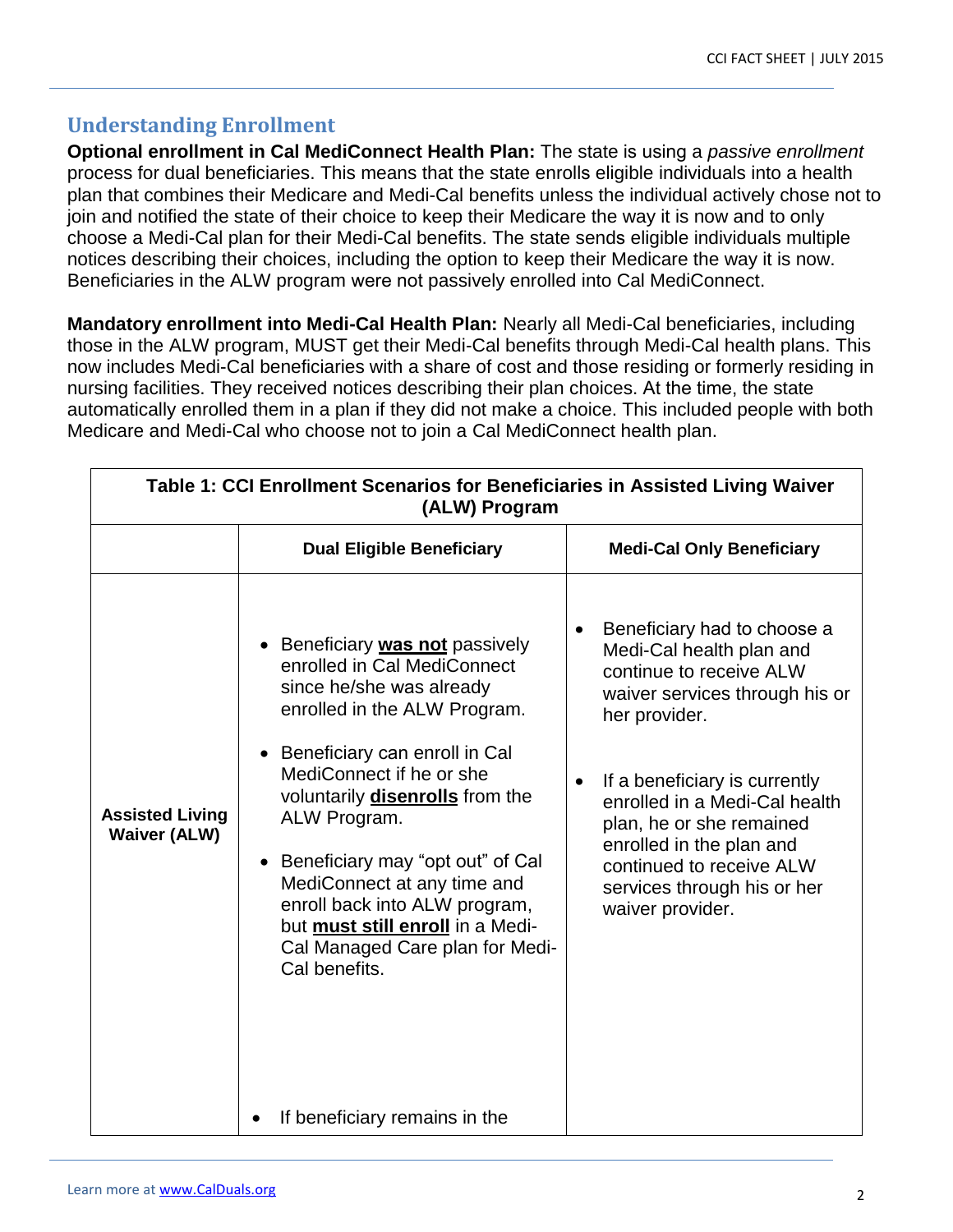|                                                                   | waiver program, he or she <b>must</b><br>still elect a Medi-Cal managed<br>care health plan.<br>(Note: The health plan will<br>coordinate Medi-Cal services<br>with the beneficiary's waiver<br>provider for Medi-Cal benefits).                                                                                                                                                                                                                                                                                                                                                                                                                                                                                                                                                 | $\bullet$ | Beneficiary may disenroll from<br>one Medi-Cal health plan and<br>enroll in a different Medi-Cal<br>health plan at any time and<br>continue to receive ALW<br>services through his or her<br>waiver provider. |
|-------------------------------------------------------------------|----------------------------------------------------------------------------------------------------------------------------------------------------------------------------------------------------------------------------------------------------------------------------------------------------------------------------------------------------------------------------------------------------------------------------------------------------------------------------------------------------------------------------------------------------------------------------------------------------------------------------------------------------------------------------------------------------------------------------------------------------------------------------------|-----------|---------------------------------------------------------------------------------------------------------------------------------------------------------------------------------------------------------------|
| <b>Assisted Living</b><br><b>Waiver (ALW)</b><br><b>CONTINUED</b> | If beneficiary is on a waiver<br>$\bullet$<br>waiting list, he or she was<br>passively enrolled into Cal<br>MediConnect and will retain his<br>or her position in the ALW<br>waiting list. If the beneficiary<br>opts out of Cal MediConnect,<br>then they had to enroll into a<br>Medi-Cal managed care plan.<br>$\triangleright$ While the beneficiary retains<br>their spot on the waitlist and<br>if a space becomes available<br>in the ALW program, then<br>the beneficiary may disenroll<br>from Cal MediConnect and<br>enroll in the waiver program.<br>The beneficiary must still<br>enroll into a Medi-Cal<br>managed care plan.<br>> ALW Care Coordinators will<br>help the newly enrolled ALW<br>beneficiary understand<br>enrollment into Medi-Cal<br>managed care. |           |                                                                                                                                                                                                               |

## **Common Questions**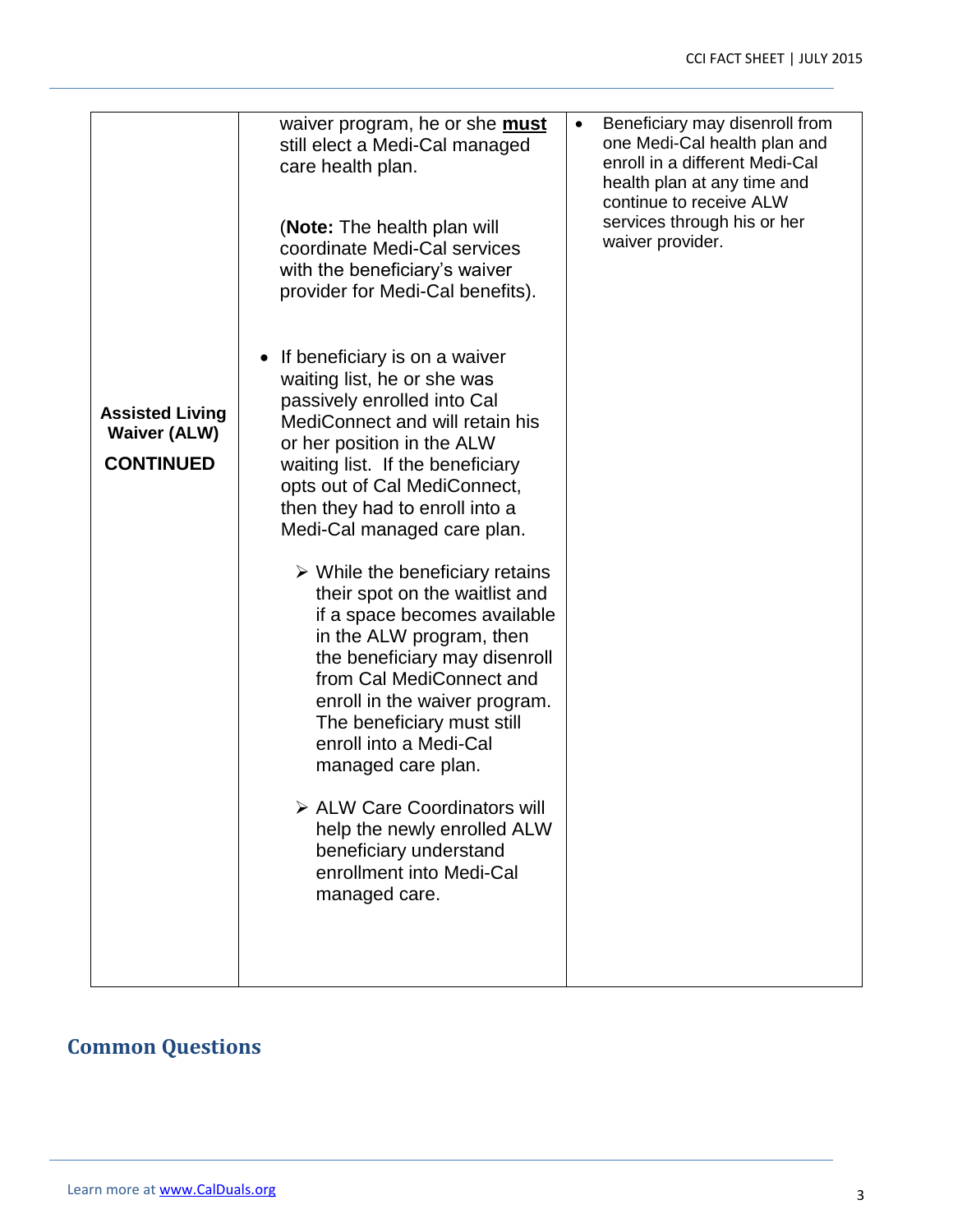#### **1. I am currently in the ALW Program but I would like to enroll into Cal MediConnect. How do I enroll?**

If you would like to enroll into Cal MediConnect, you must first disenroll from the Assisted Living Waiver (ALW) program. **You cannot be both in a waiver program and in Cal MediConnect**. In addition, you must be eligible for or should already be receiving full Medicare and Medi-Cal benefits and reside in the seven CCI counties to be enrolled into Cal MediConnect.

If you enroll, you will no longer receive services under the waiver program but through the managed care health plan. Cal MediConnect will match some of the services that are included in the ALW program. Beneficiary's SSI will still pay for housing component of the waiver. You have the option to opt out of Cal MediConnect at any time and enroll back into the ALW program if you decide that Cal MediConnect is not the right health plan for you.

#### Note: Beneficiaries who have chronic illness or chronic debilitating conditions will need to stay in the ALW Program**.**

**The Health Insurance Counseling and Advocacy Program (HICAP)** is available to assist you with the enrollment process and help you understand your options. HICAP also provides workshops on Medicare issues, including Cal MediConnect, and individual counseling to assist in understanding your options. To speak to a representative at your local HICAP, please call 1- 800-434-0222.

**Health Care Options (HCO)** staff is also available to discuss and guide you with your new options and Medi-Cal changes by calling 1-844-580-7272.

#### **2. What type of services will I receive from Cal MediConnect?**

Cal MediConnect provides all needed Medicare and Medi-Cal services, as well as care coordination and other supplemental services. This includes:

- Medicare Part A (hospital coverage) and Part B (outpatient coverage)
- Medicare Part D (prescription drug coverage)
- Care Plan Option (CPO) services (optional HCBS services)
- All required Medi-Cal services, including:
	- > Managed Medi-Cal Long-Term Services and Supports (MLTSS)
		- o Includes In-Home Supportive Services (IHSS), Community-Based Adult Service (CBAS), Multipurpose Senior Services Program (MSSP) and Long-Term Care nursing facility services
	- $\triangleright$  Preventative, restorative and emergency vision benefits
	- $\triangleright$  Non-emergency, accessible medical transportation
	- **► Care Coordination**
	- $\triangleright$  Coordination with behavioral health and substance abuse services
- Supplemental Services vision and transportation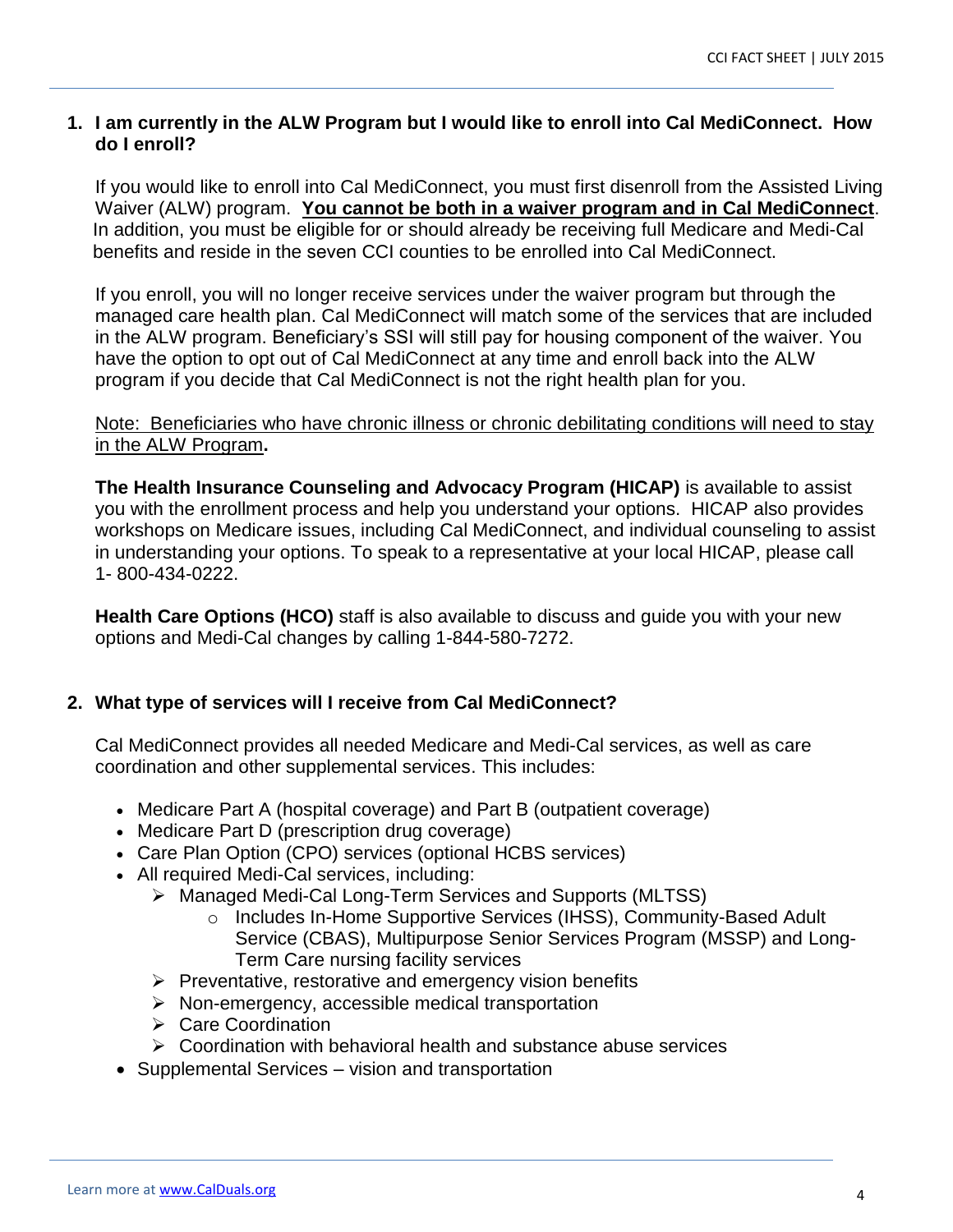For more information, contact one of the participating health plans or read the health plan's Evidence of Coverage/Member Handbook in your county.

#### **3. I am currently receiving full Medicare and Medi-Cal benefits. I am waiting to be assessed by a Care Coordination Agency to enroll into the Assisted Living Waiver (ALW) Program. Am I subject to passive enrollment in Cal MediConnect? \*(Only applies in Orange and Santa Clara)**

Yes. Dual eligible beneficiaries waiting to be assessed by a CCA were subject to passive enrollment into Cal MediConnect. However, you will retain your place in the waiver waiting list even after you join Cal MediConnect. You will have the option to stay in Cal MediConnect or opt-out of Cal MediConnect and enroll into the waiver program and a Medi-Cal Managed Care Health Plan.

#### **4. Does Cal MediConnect have to provide ALW services?**

No. Cal MediConnect health plans do not have to offer waiver services. The managed care health plans have the option to offer services similar to waiver services, but are not required to offer these benefits. Plans might choose to offer services similar to waiver services in order to assist the beneficiary in residing in their home or community safely.

#### **5. What if I'm residing in an assisted living facility and receive a letter saying I will be enrolled in Cal MediConnect?**

Individuals who are developmentally disabled and receive services at the Regional Center, state developmental center, or through a DDS waiver or ICF/DD should not have received notices about Cal MediConnect.

- The state is taking steps to automatically disenroll these beneficiaries from Cal MediConnect so they can keep their waiver services
- The beneficiary or their representative should call Health Care Options at 1-844-580-7272 if they want confirmation that they have been disenrolled.
- The beneficiaries will not lose their place in an HCBS waiver program. If they join Cal MediConnect and then decide to go back into the waiver, they will still have a place.

#### **6. I am currently receiving waiver services. Will I be mandatorily enrolled in managed care for my Medi-Cal services if I live in one of the seven CCI counties?**

Yes, you will be mandatorily enrolled in Medi-Cal managed care for your Medi-Cal services but will also maintain your waiver enrollment. Medi-Cal Managed Care Plans will continue their current policies of coordinating services with waiver program providers.

(Note: Many waiver beneficiaries are already enrolled in both Medi-Cal Managed Care and waiver programs.)

#### **7. What if I'm seeing a specialist that is not in any of the managed care health plan provider network?**